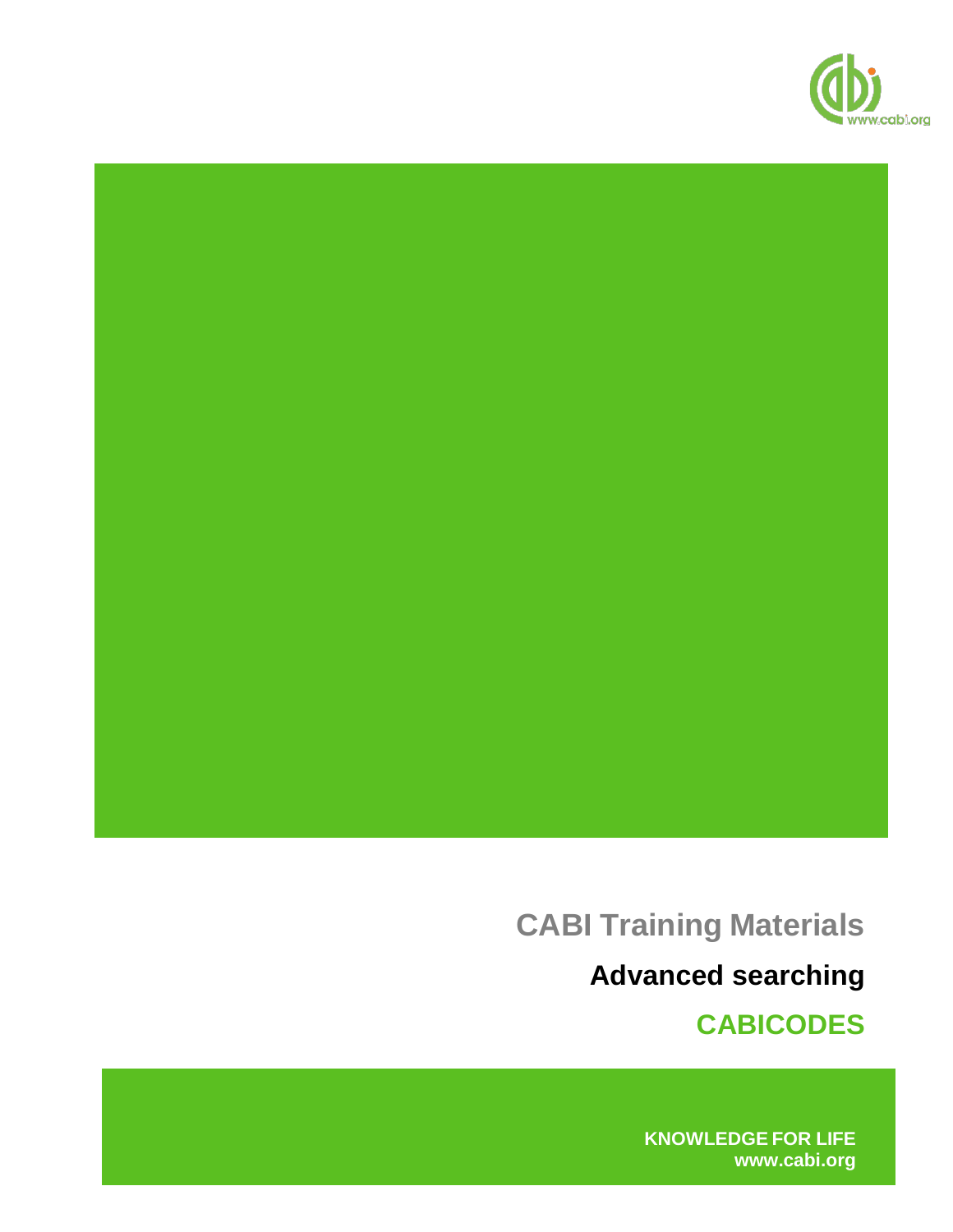# **What is a CABICODE?**

A CABICODE is a unique classification code used for indexing records. Each database record is assigned with at least one CABICODE which describes the specific area of science the resource refers to. It is a very useful tool when performing advanced searches helping to limit searches down to a specific subject of scientific interest.

The CABICODES are a hierarchical list of classification codes that divide the subject coverage of the CAB ABSTRACTS database into 23 major sections. Each section then includes a series of codes that divides that subject into more specific subjects. The codes themselves are typically used to code for subjects that would be difficult to describe with keywords alone.

The CABICODES can be searched just like any other field tag. Two field tags are assigned to the CABICODE field and these are described below. Please note, as other field tags these must be entered in lowercase.

| <b>Field tag</b> | <b>Definition</b>                                                                                                                  | <b>Example</b>                               |
|------------------|------------------------------------------------------------------------------------------------------------------------------------|----------------------------------------------|
| $cc$ :           | Allows users to search the index<br>of the alphanumerical assigned<br>code e.g. LL010                                              | cc:LL010                                     |
| cabicode:        | Allows users to search both the<br>alphanumerical assigned code<br>index as above and the CABI<br>code title index e.g. Apiculture | cabicode:LL010<br>or<br>cabicode: Apiculture |

Please see below for a full list of CABICODES and their associated subject area.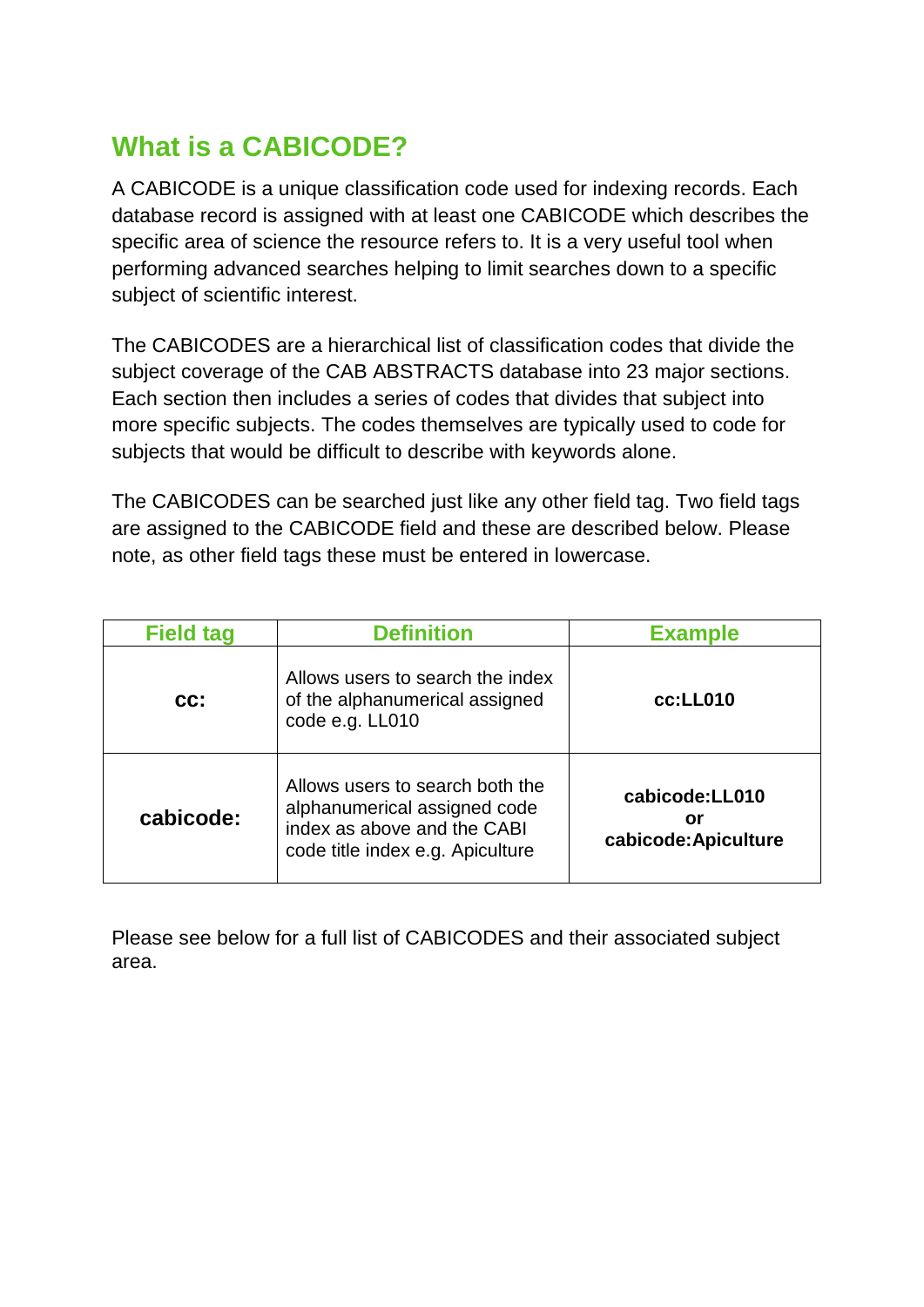# <span id="page-2-5"></span>**CABICODE Alphabetical List**

# [\[AA](#page-2-0)[,BB,](#page-2-1)[CC](#page-2-2)[,DD](#page-2-3)[,EE](#page-2-4)[,FF](#page-3-0)[,HH](#page-4-0)[,JJ](#page-4-1)[,KK,](#page-4-2)[LL](#page-5-0)[,MM,](#page-6-0)[NN](#page-6-1)[,PP](#page-7-0)[,QQ](#page-7-1)[,RR](#page-8-0)[,SS](#page-8-1)[,TT](#page-8-2)[,UU](#page-8-3) [VV](#page-8-3)[,WW](#page-10-0)[,XX](#page-10-1)[,YY,](#page-10-2)[Z](#page-11-0) [Z\]](#page-11-0)

<span id="page-2-0"></span>**AA000** Agriculture (General) **AA500** Research

<span id="page-2-1"></span>**BB500** History and Biography **BB700** Palaeontology and Archaeology

#### [\[Top of Page\]](#page-2-5)

<span id="page-2-2"></span>**CC000** Education, Extension, Information and Training (General) **CC100** Education and Training **CC200** Extension and Advisory Work **CC300** Information and Documentation **CC310** Documentation (Discontinued March 2000) **CC400** Collections **CC700** Professions: Practice and Service **CC720** Veterinary Profession (Discontinued March 2000) **CC740** Medical Profession (Discontinued March 2000) **CC760** Farming as a Profession (Discontinued March 2000) **CC780** Horticulture, Recreation and Amenity Professions (Discontinued March 2000)

# [\[Top of Page\]](#page-2-5)

<span id="page-2-3"></span>**DD100** Agencies and Organizations **DD500** Laws and Regulations

# [\[Top of Page\]](#page-2-5)

<span id="page-2-4"></span>**EE000** Economics (General) (New June 2002) **EE100** Economics (General) (Discontinued June 2002) **EE110** Agricultural Economics **EE111** Horticultural Economics (New March 2000) **EE112** Forestry Economics (New March 2000) **EE113** Aquacultural and Fisheries Economics (New March 2000) **EE115** Natural Resource Economics (New March 2000) **EE116** Food Economics (New March 2000) **EE117** Veterinary Economics (New March 2000) **EE118** Health Economics (New March 2000) **EE119** Leisure, Recreation and Tourism Economics (New March 2000)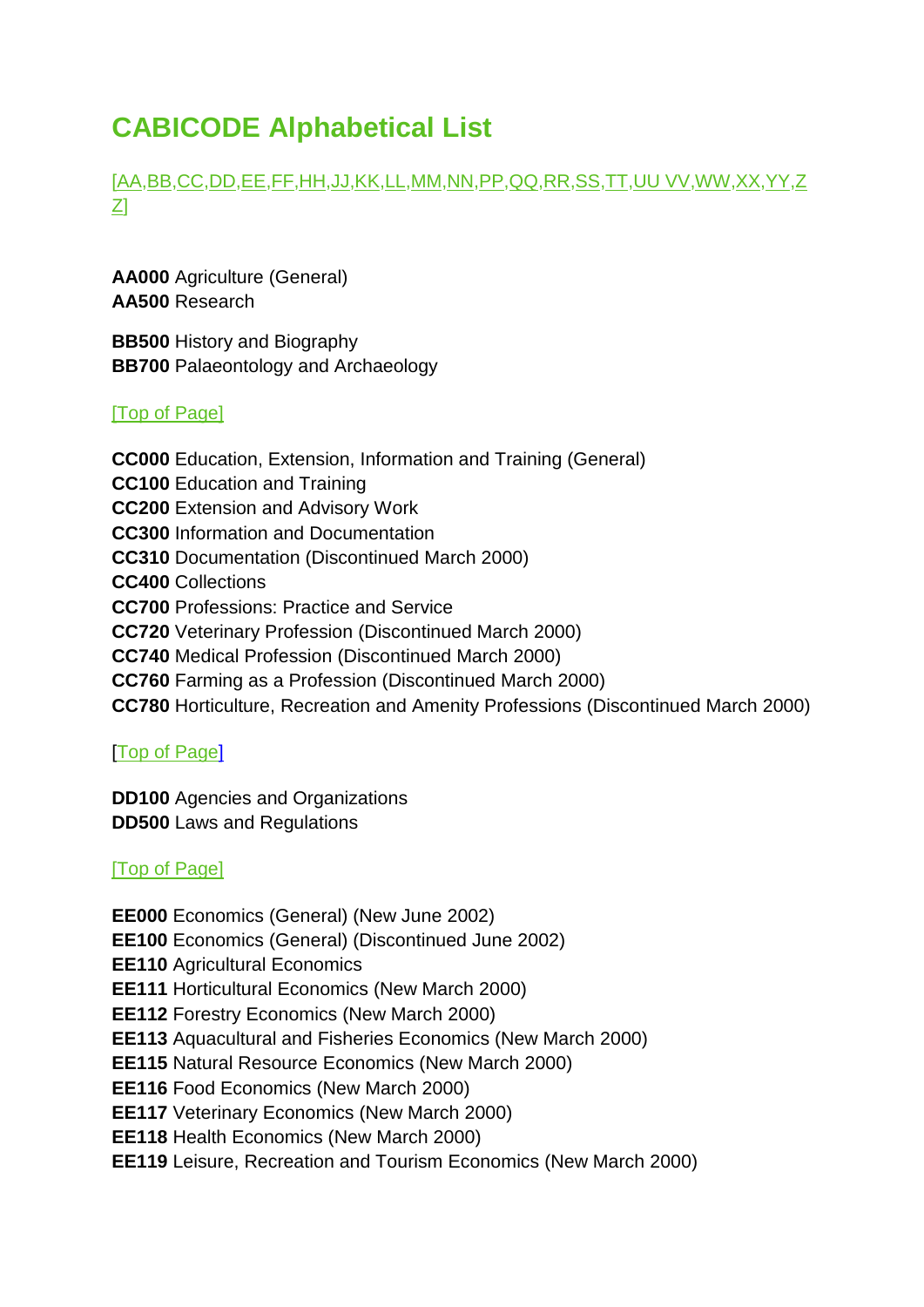**EE120** Policy and Planning

**EE125** Aid (New March 2000)

**EE130** Supply, Demand and Prices

**EE140** Input Supply Industries (Macroeconomics)

**EE145** Input Utilization (Microeconomics)

**EE150** Environmental Economics (Discontinued March 2000)

**EE160** Land Use and Valuation (Discontinued March 2000)

**EE165** Structure, Ownership and Tenure

**EE170** Water Resources, Irrigation and Drainage Economics (Discontinued March) 2000)

**EE200** Farming Systems and Management (Discontinued March 2000)

**EE300** Cooperatives (Discontinued March 2000)

**EE350** Rural Industry and Enterprises

**EE450** Development Aid, Agencies and Projects (Discontinued March 2000)

**EE500** Food Policy, Food Security and Food Aid (Discontinued March 2000)

**EE520** Food Industry (Discontinued March 2000)

**EE600** International Trade

**EE700** Marketing and Distribution

**EE720** Consumer Economics

**EE730** Transport (Discontinued March 2000)

**EE800** Investment, Finance and Credit

**EE900** Labour and Employment

**EE950** Income and Poverty

# [\[Top of Page\]](#page-2-5)

<span id="page-3-0"></span>**FF000** Plant Science (General)

**FF003** Horticultural Crops (New March 2000)

**FF005** Field Crops (New March 2000)

**FF007** Forage and Fodder Crops (New March 2000)

**FF020** Plant Breeding and Genetics

**FF030** Plant Morphology and Structure

**FF040** Plant Composition

**FF060** Plant Physiology and Biochemistry

**FF061** Plant Nutrition

**FF062** Plant Water Relations

**FF100** Plant Production

**FF150** Plant Cropping Systems

**FF160** Plant Propagation

**FF170** *in vitro* Culture of Plant Material

**FF400** Mycorrhizas and Fungi of Economic Importance; Symbiotic Nitrogen Fixation (Discontinued March 2000)

**FF500** Weeds and Noxious Plants

**FF600** Pests, Pathogens and Biogenic Diseases of Plants (Discontinued March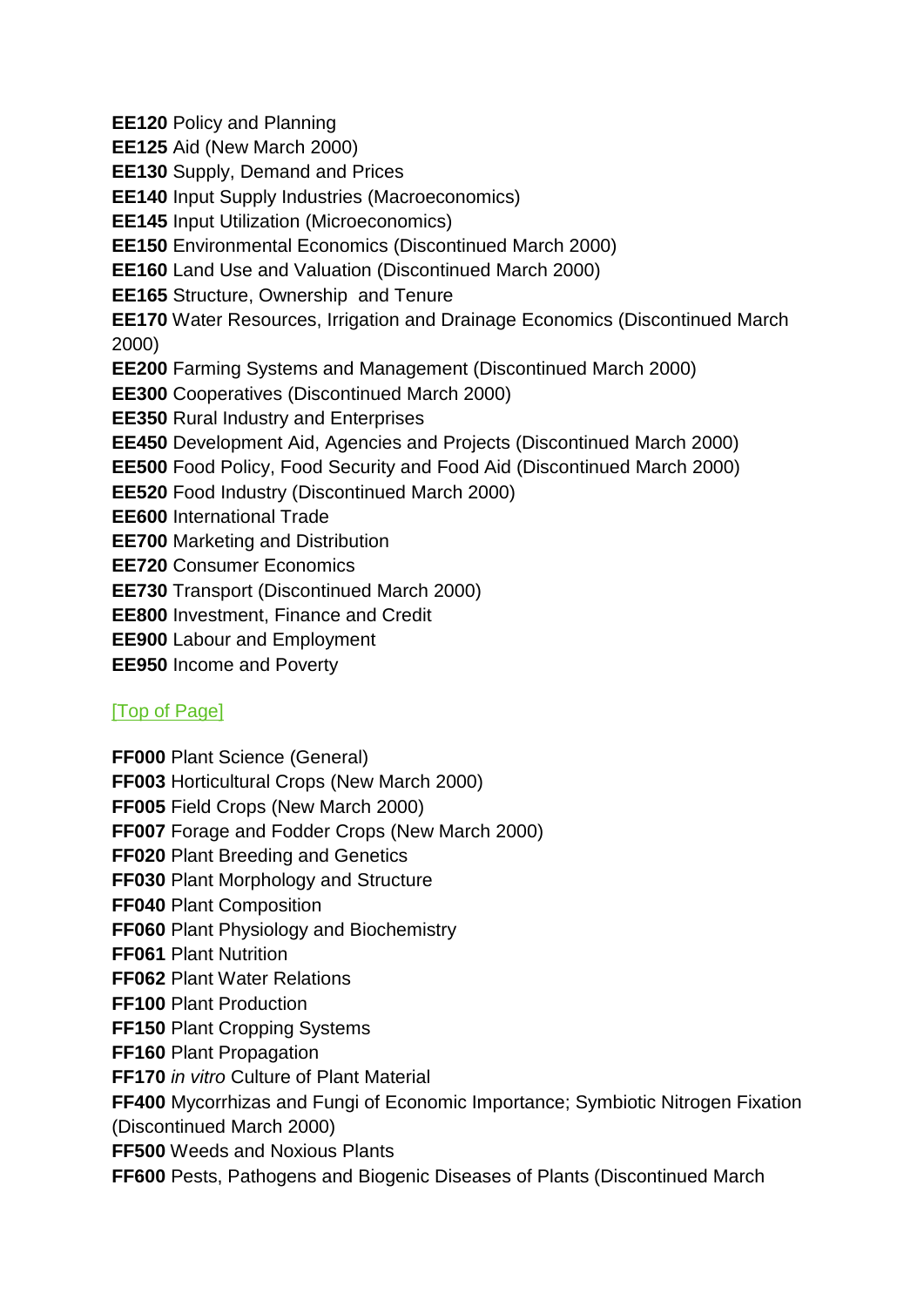2000)

**FF610** Viral, Bacterial and Fungal Diseases of Plants (New March 2000) **FF620** Plant Pests (New March 2000) **FF700** Plant Disorders and Injuries (Not caused directly by Organisms) **FF800** Plant Toxicology **FF900** Environmental Tolerance of Plants

# [\[Top of Page\]](#page-2-5)

<span id="page-4-0"></span>**HH000** Pathogen, Pest, Parasite and Weed Management (General) **HH100** Biological Control **HH200** Environmental Pest Management **HH300** Integrated Pest Management **HH400** Pesticides and Drugs (General) **HH405** Pesticides and Drugs; Control (New March 2000) **HH410** Pesticide and Drug Resistance **HH420** Pesticides and Drugs; Chemistry and Formulation (New March 2000) **HH430** Pesticide and Drug Residues and Ecotoxicology (New March 2000) **HH500** Repellents and Attractants **HH600** Host Resistance and Immunity **HH700** Other Control Measures

# <span id="page-4-1"></span>[\[Top of Page\]](#page-2-5)

**JJ000** Soil Science (General) **JJ100** Soil Biology **JJ200** Soil Chemistry and Mineralogy **JJ300** Soil Physics **JJ400** Soil Morphology, Formation and Classification **JJ500** Soil Surveys and Land Evaluation **JJ600** Soil Fertility **JJ700** Fertilizers and other Amendments **JJ800** Soil Water Management (Irrigation and Drainage) (Revised June 2002) [formerly Soil Water Management] **JJ900** Soil Management

# [\[Top of Page\]](#page-2-5)

<span id="page-4-2"></span>**KK000** Forestry, Forest Products and Agroforestry (General) **KK100** Forests and Forest Trees (Biology and Ecology) **KK110** Silviculture and Forest Management **KK120** Forest Mensuration and Management (Discontinued March 2000) **KK130** Forest Fires **KK140** Protection Forestry (Discontinued March 2000)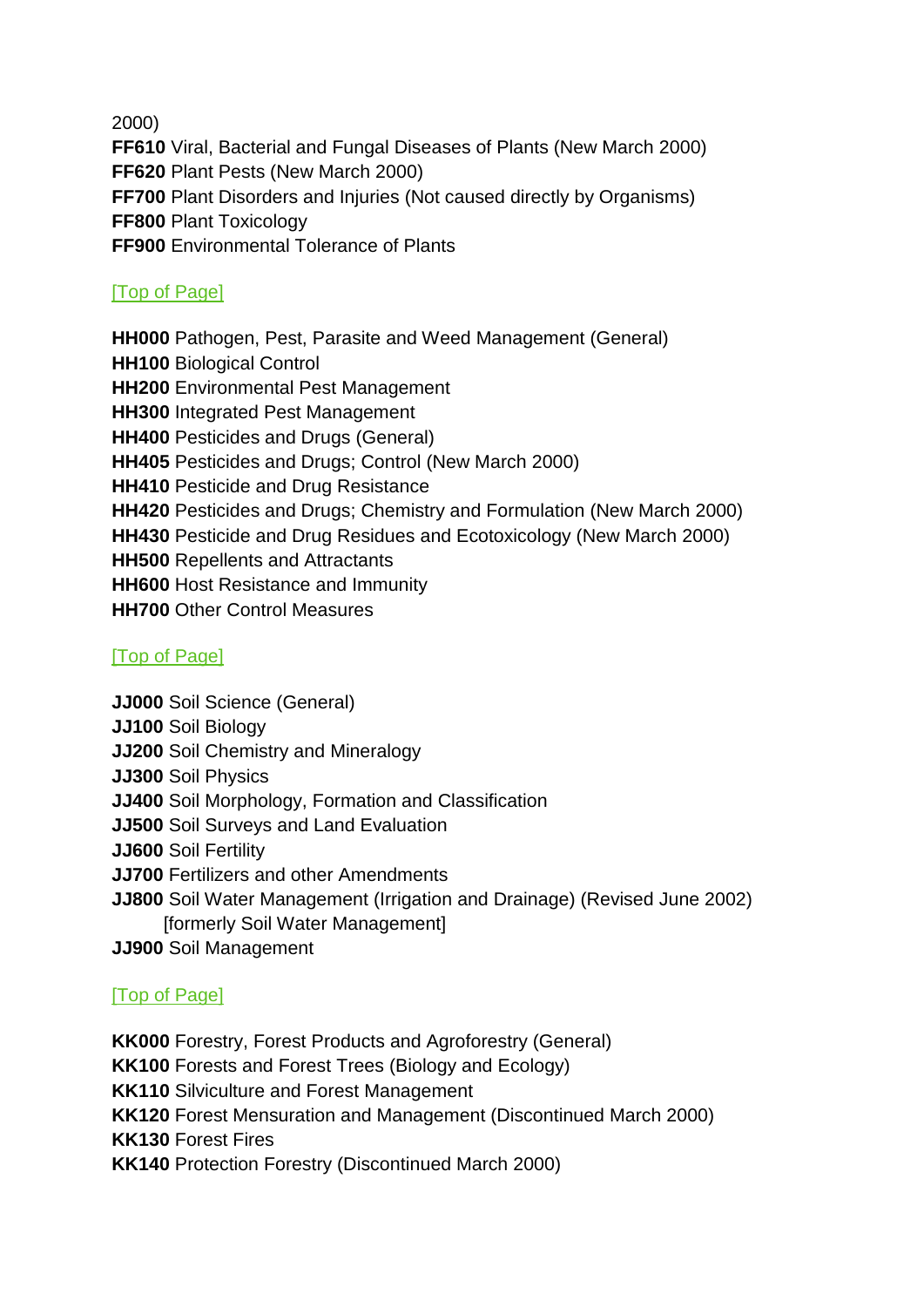**KK150** Other Land Use (Discontinued March 2000) **KK160** Ornamental and Amenity Trees **KK500** Forest Products and Industries (General) **KK510** Wood Properties, Damage and Preservation **KK515** Logging and Wood Processing **KK520** Wood Utilization and Engineered Wood Products **KK530** Chemical and Biological Processing of Wood **KK540** Non-wood Forest Products **KK600** Agroforestry and Multipurpose Trees; Community, Farm and Social Forestry

#### [\[Top of Page\]](#page-2-5)

- <span id="page-5-0"></span>**LL000** Animal Science (General)
- **LL001** Unallocated Animal Science Records (Discontinued 1995)
- **LL010** Apiculture
- **LL020** Sericulture
- **LL030** Other Invertebrate Culture (Not Aquaculture)
- **LL040** Laboratory Animal Science
- **LL050** Game Animals
- **LL060** Draught Animals
- **LL070** Pets and Companion Animals
- **LL075** Sport Animals (New March 2000)
- **LL080** Zoo Animals
- **LL100** Animal Husbandry (General) (Discontinued March 2000)
- **LL110** Dairy Animals
- **LL120** Meat Producing Animals
- **LL130** Egg Producing Animals
- **LL140** Animal Husbandry (Wool and Other Fibres) (Discontinued March 2000)
- **LL145** Wool Producing Animals (New March 2000)
- **LL148** Fur-bearing Animals (New March 2000)
- **LL150** Animal Husbandry (Other Products) (Discontinued March 2000)
- **LL180** Animal Husbandry and Production (New March 2000)
- **LL190** Animal Slaughter
- **LL200** Animal Breeding and Genetics (Discontinued March 2000)
- **LL210** Animal Reproduction and Development (Discontinued March 2000)
- **LL220** Animal Genetics (Discontinued March 2000)
- **LL240** Animal Genetics and Breeding (New March 2000)
- **LL250** Animal Reproduction and Embryology (New March 2000)
- **LL300** Animal Behaviour
- **LL400** Animal Anatomy and Morphology (New March 2000)
- **LL500** Animal Nutrition (General)
- **LL510** Animal Nutrition (Physiology)
- **LL520** Animal Nutrition (Production Responses)
- **LL600** Animal Physiology and Biochemistry (Excluding Nutrition)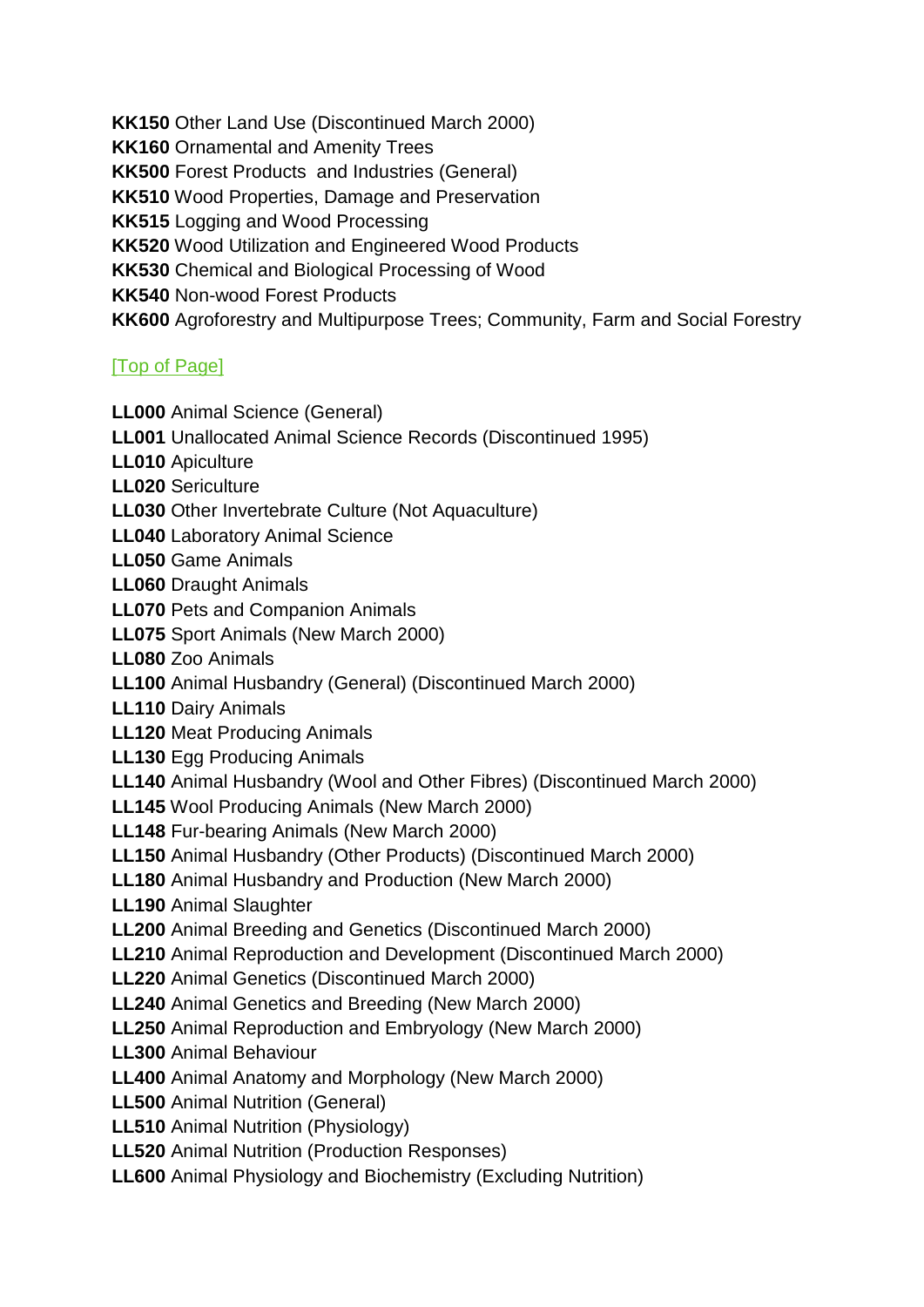**LL700** Animal Tissue and Cell Culture **LL800** Animal Health and Hygiene (General) **LL810** Animal Welfare **LL820** Parasites, Vectors, Pathogens and Biogenic Diseases of Animals (Discontinued March 2000) **LL821** Prion, Viral, Bacterial and Fungal Pathogens of Animals (New March 2000) **LL822** Protozoan, Helminth, Mollusc and Arthropod Parasites of Animals (New March 2000) **LL823** Veterinary Pests, Vectors and Intermediate Hosts (New March 2000) **LL860** Non-Communicable Diseases and Injuries of Animals **LL870** Animal Injuries (Discontinued March 2000) **LL880** Animal Treatment and Diagnosis (Non Drug) (Discontinued March 2000) **LL882** Veterinary Pharmacology and Anaesthesiology (New March 2000) **LL884** Animal Surgery and Non-drug Therapy (New March 2000) **LL886** Diagnosis of Animal Diseases (New March 2000) **LL900** Animal Toxicology, Poisoning and Pharmacology (Discontinued March 2000) **LL950** Toxicology and Poisoning of Animals (New March 2000)

#### <span id="page-6-0"></span>[\[Top of Page\]](#page-2-5)

**MM000** Aquatic Sciences (General) **MM110** Fisheries **MM120** Aquaculture (Animals) **MM130** Aquaculture (Plants) **MM300** Aquatic Biology and Ecology

**LL650** Animal Immunology (New March 2000)

# [\[Top of Page\]](#page-6-1)

<span id="page-6-1"></span>**NN000** Engineering and Equipment (General) **NN050** Automation and Control **NN100** Ergonomics and Safety (Discontinued March 2000) **NN200** Farm Vehicles as Power Sources (Discontinued March 2000) **NN300** Farm and Horticultural Structures **NN310** Environmental Control in Structures (Discontinued March 2000) **NN400** Agricultural and Forestry Equipment (General) **NN410** Aquacultural Equipment (Discontinued March 2000) **NN420** Fertilizer Application Equipment (Discontinued March 2000) **NN430** Pest and Weed Control Equipment (Discontinued March 2000) **NN440** Irrigation and Drainage Equipment (Discontinued March 2000) **NN450** Soil Cultivation and Handling Equipment (Discontinued March 2000) **NN451** Crop Sowing and Planting Equipment (Discontinued March 2000) **NN452** Crop Tending Equipment (Discontinued March 2000) **NN453** Crop Harvesting Equipment (Discontinued March 2000)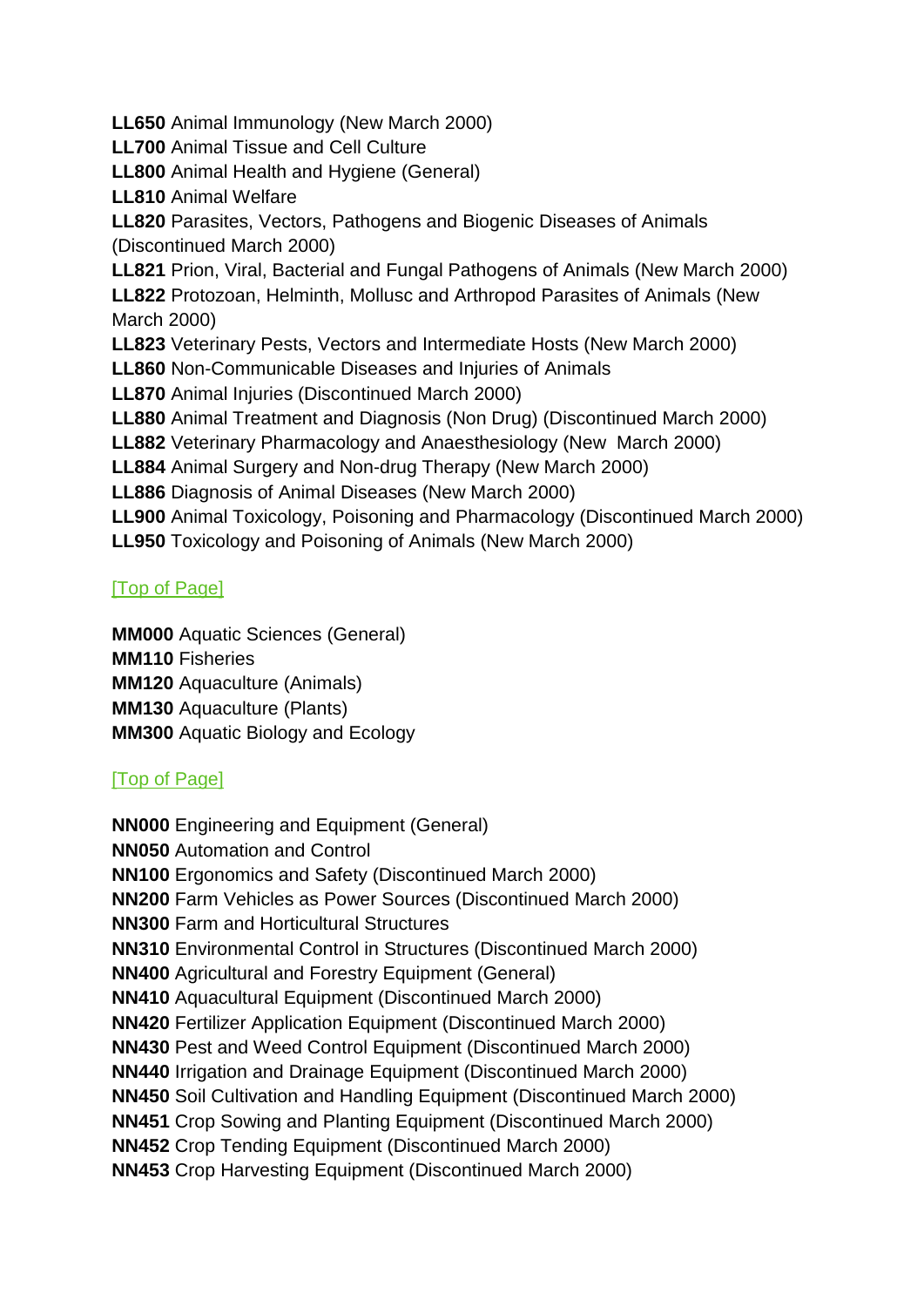**NN460** Cleaning, Grading, Handling, Storage and Transport Equipment **NN461** Food and Feed Packaging Technology and Equipment (Discontinued March 2000) **NN470** Drying Equipment (Discontinued March 2000) **NN480** Animal Feeding and Watering Equipment (Discontinued March 2000) **NN490** Milking and Dairy Equipment (Discontinued March 2000) **NN500** Storage Equipment (Discontinued March 2000) **NN600** Processing Equipment and Technology **NN700** Waste Handling and Treatment Equipment (Discontinued March 2000)

**NN800** Cooling and Refrigeration Equipment (Discontinued March 2000)

**NN900** Other Equipment (Discontinued March 2000)

#### [\[Top of Page\]](#page-7-0)

<span id="page-7-0"></span>**PP000** Natural Resources (General)

**PP100** Energy

**PP200** Water Resources

**PP210** Freshwater and Brackish Water (Discontinued March 2000)

**PP220** Saltwater (Discontinued March 2000)

**PP300** Land Resources

**PP320** Wetlands

**PP350** Grasslands and Rangelands

**PP400** Erosion; Soil and Water Conservation

**PP500** Meteorology and Climate

**PP600** Pollution and Degradation

**PP700** Biological Resources (General)

**PP710** Biological Resources (Animal)

**PP720** Biological Resources (Plant)

**PP800** Natural Disasters

# [\[Top of Page\]](#page-7-1)

<span id="page-7-1"></span>**QQ000** Food Science and Food Products (Human) **QQ010** Milk and Dairy Produce **QQ020** Sugar and Sugar Products **QQ030** Meat Produce **QQ040** Eggs and Egg Products **QQ050** Crop Produce **QQ060** Aquatic Produce **QQ070** Other Produce **QQ100** Food Processing (General) **QQ110** Food Storage and Preservation **QQ111** Storage Problems and Pests of Food **QQ120** Microbial Technology in Food Processing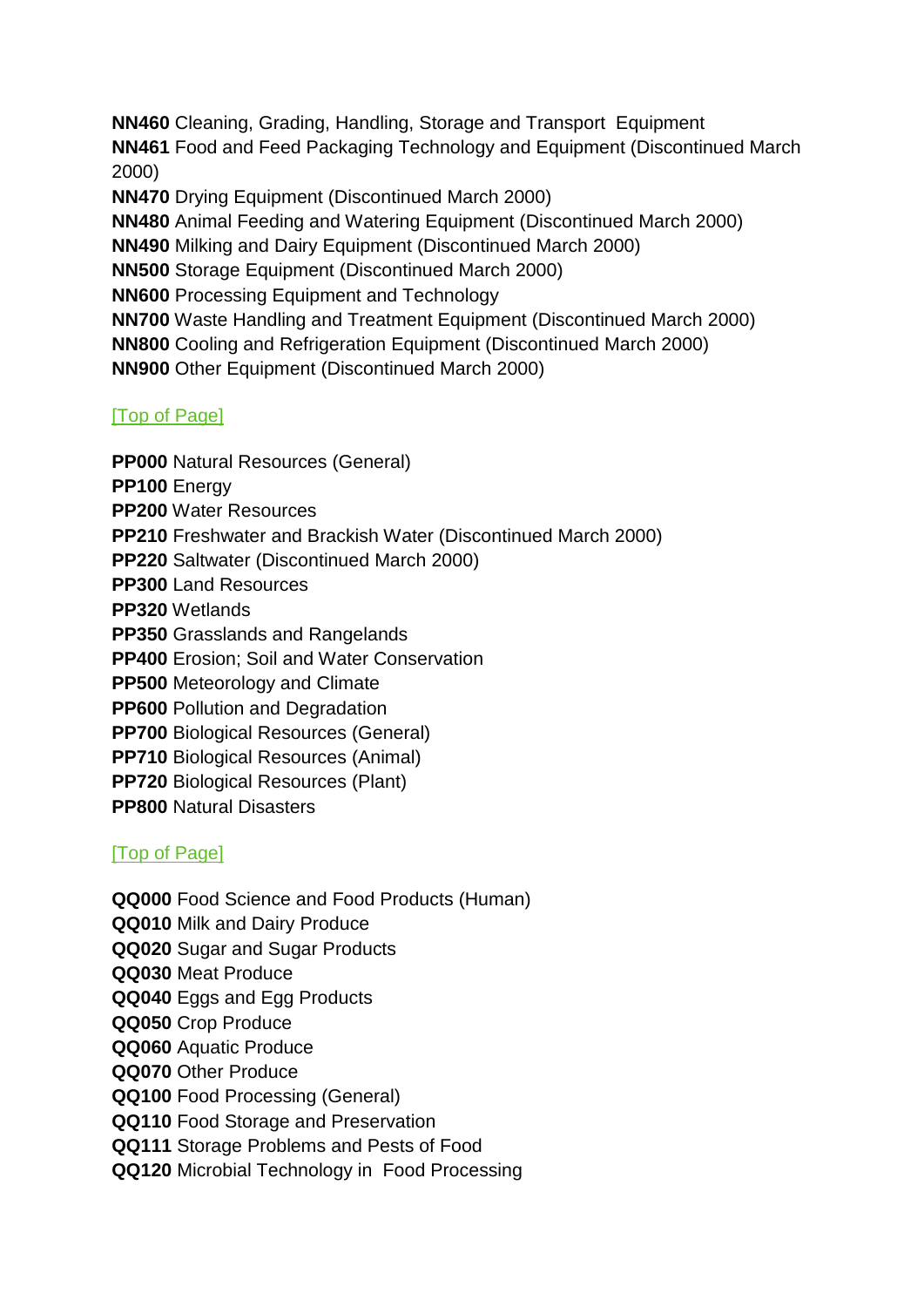**QQ130** Food Additives **QQ200** Food Contamination, Residues and Toxicology **QQ500** Food Composition and Quality **QQ600** Food Chemistry (New June 2002) **QQ700** Food Service (New June 2002)

#### [\[Top of Page\]](#page-8-0)

<span id="page-8-0"></span>**RR000** Forage and Feed Products (Non-human) **RR100** Forage and Feed Processing **RR110** Feed Storage and Preservation (Discontinued March 2000) **RR111** Biodeterioration, Storage Problems and Pests of Feed (Discontinued March 2000) **RR120** Microbiology of Feed Processing (Discontinued March 2000) **RR130** Feed Additives **RR200** Feed Contamination, Residues and Toxicology **RR300** Feed Composition and Quality

#### [\[Top of Page\]](#page-2-5)

<span id="page-8-1"></span>**SS000** Non-food/Non-feed Agricultural Products (General) **SS100** Non-food/Non-feed Animal Products **SS110** Biodeterioration, Storage Problems and Pests of Animal Products (Discontinued March 2000) **SS120** Residues and Contamination of Animal Products (Discontinued March 2000) **SS130** Composition and Quality of Animal Products (Discontinued March 2000) **SS200** Non-food/Non-feed Plant Products **SS210** Storage Problems and Pests of Non-food/Non-feed Plant Products **SS220** Residues and Contamination of Plant Products (Discontinued March 2000) **SS230** Composition and Quality of Non-food/Non-feed Plant Products **SS300** Biodeterioration **SS310** Biodeterioration (Non-biological Products) (Discontinued March 2000) **SS320** Biodeterioration Organisms (Discontinued March 2000)

#### [\[Top of Page\]](#page-2-5)

<span id="page-8-2"></span>**TT100** Medical and Veterinary Helminthology Records (Discontinued 1995) **TT200** Medical and Veterinary Protozoology Records (Discontinued 1995) **TT300** Medical and Veterinary Entomology Records (Discontinued 1995)

#### [\[Top of Page\]](#page-2-5)

<span id="page-8-3"></span>**UU000** Social Sciences (General) **UU100** Housing and Settlement **UU150** Urban Regeneration (Discontinued March 2000)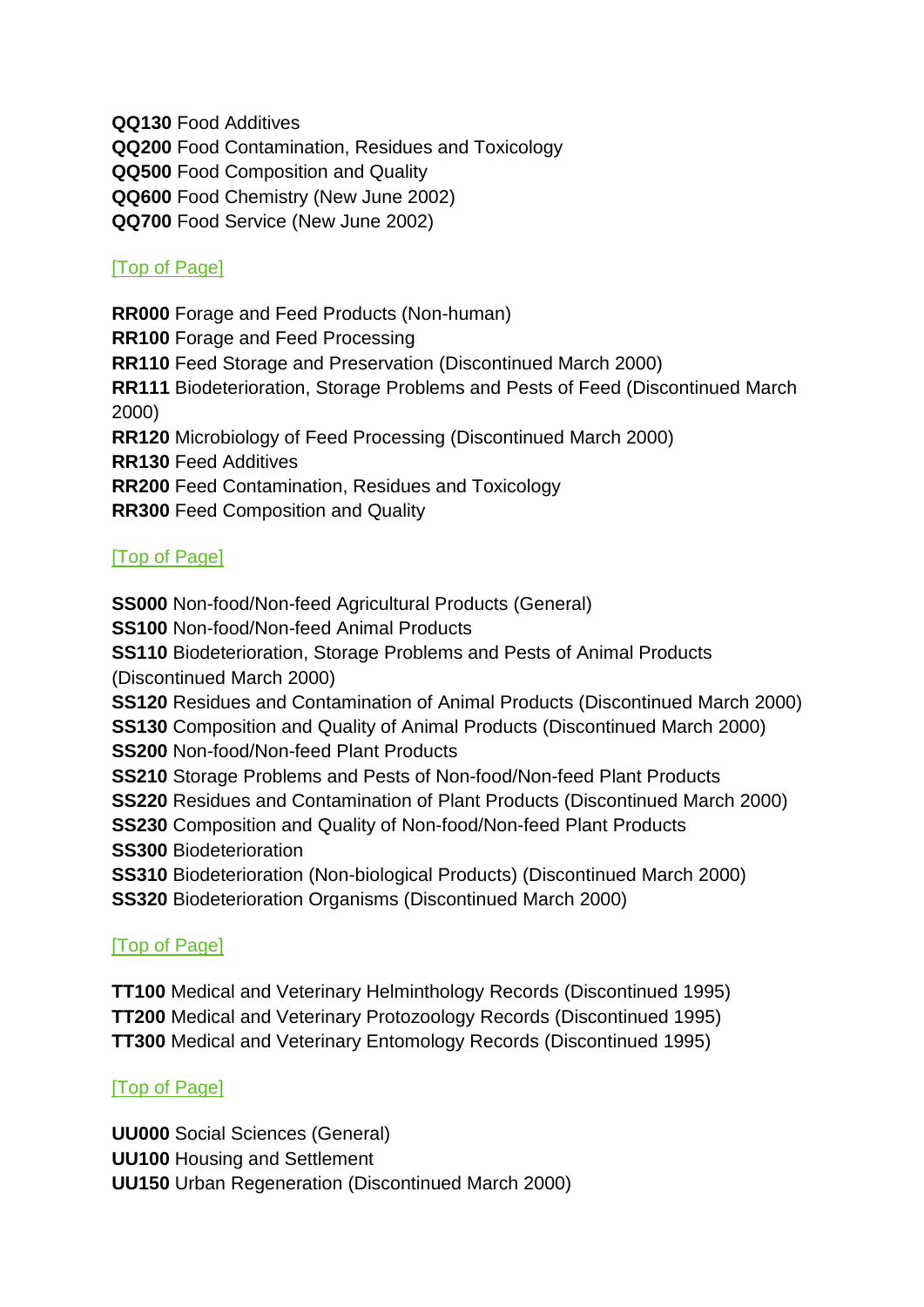**UU200** Demography **UU250** Human Fertility (Discontinued March 2000) **UU300** Public Services and Infrastructure **UU350** Health Services **UU360** Communication and Mass Media **UU450** Community Participation and Development (New March 2000) **UU460** Community Development (Discontinued March 2000) **UU470** Participation and Self Help (Discontinued March 2000) **UU480** Social Structure (Discontinued March 2000) **UU485** Social Psychology and Social Anthropology (New March 2000) **UU490** Social Psychology and Culture (Discontinued March 2000) **UU495** Conflict (New March 2000) **UU500** Women **UU600** Leisure **UU610** Recreational Facilities and Management (New March 2000) **UU620** Recreation and Sport (Discontinued March 2000) **UU625** Sport and Recreational Activities (New March 2000) **UU630** Arts, Entertainment and Cultural Heritage **UU640** Pastimes and Social Life (Discontinued March 2000) **UU670** Gardening, Landscaping and Landscapes (Discontinued March 2000) **UU700** Tourism and Travel **UU800** Rural Sociology (New March 2000)

**UU850** Rural Development (New March 2000)

#### [\[Top of Page\]](#page-2-5)

**VV000** Human Health and Hygiene (General) (Revised June 2002) [formerly Human Health and Hygiene (General) **VV050** Human Physiology and Biochemistry **VV055** Human Immunology and Allergology (New March 2000) **VV060** Human Reproduction and Development **VV065** Human Sexual and Reproductive Health (New March 2000) **VV080** Human Genetics and Molecular Medicine (New June 2002) **VV100** Human Nutrition (General) **VV110** Diet Studies **VV120** Physiology of Human Nutrition **VV130** Nutrition Related Disorders and Therapeutic Nutrition **VV140** Animal Models of Human Nutrition **VV200** Parasites, Vectors, Pathogens and Biogenic Diseases of Humans (Discontinued March 2000) **VV210** Prion, Viral, Bacterial and Fungal Pathogens of Humans (New March 2000) **VV220** Protozoan, Helminth and Arthropod Parasites of Humans (New March 2000) **VV230** Public Health Pests, Vectors and Intermediate Hosts (New March 2000) **VV300** Public Health and Nuisance Pests (Discontinued March 2000)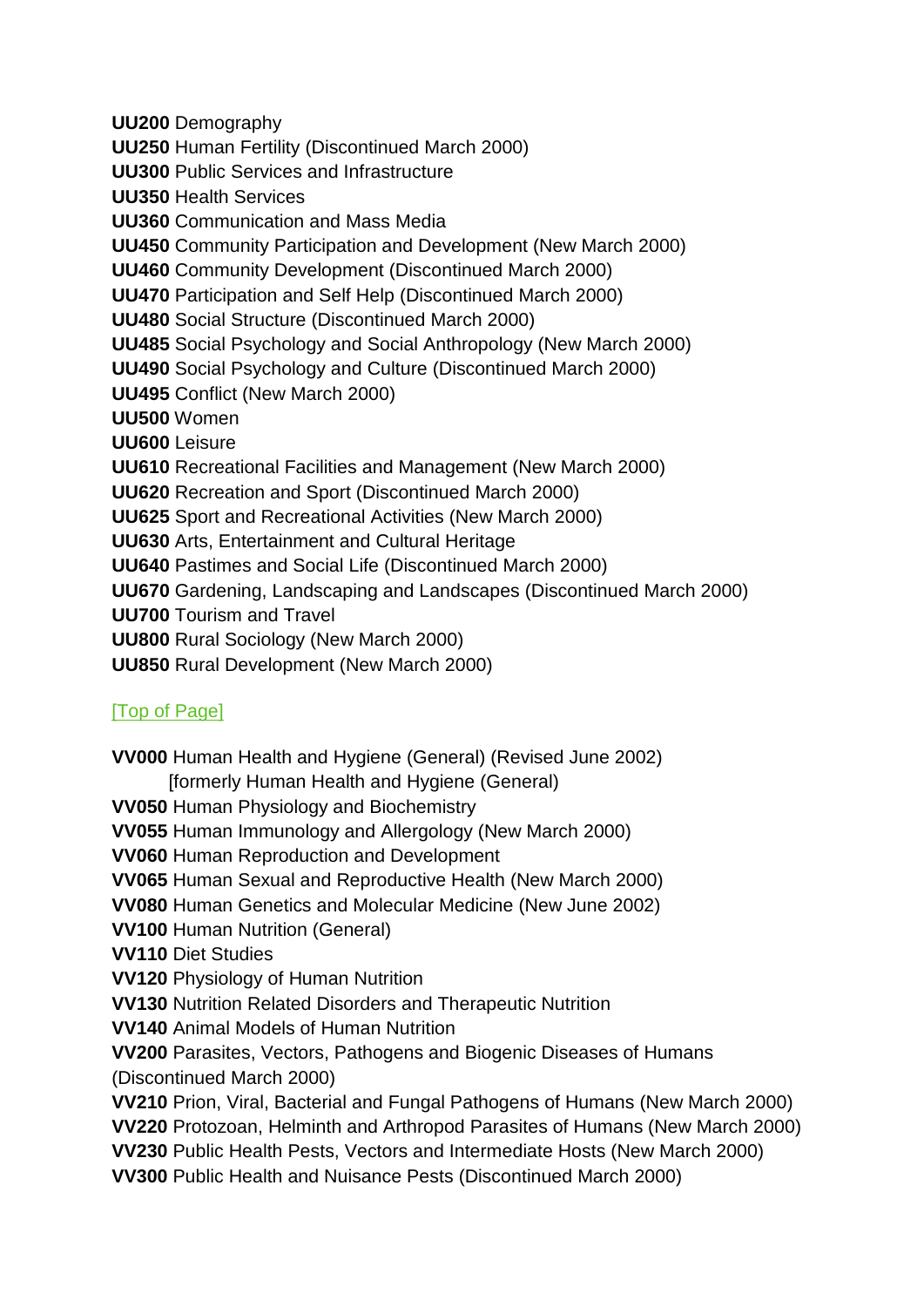**VV400** Animal Models of Human Diseases (New March 2000)

**VV450** Animal and *in-vitro* Models for Pharmaceuticals (New March 2000)

**VV500** Human Health and the Environment

**VV550** Rural Health (New March 2000)

**VV600** Non-communicable Human Diseases and Injuries

**VV610** Human Injuries (Discontinued March 2000)

**VV700** Human Treatment and Diagnosis (Non-drug) (Discontinued March 2000)

**VV710** Non-drug Therapy and Prophylaxis of Humans (New March 2000)

**VV720** Diagnosis of Human Disease (New March 2000)

**VV730** Pharmacology (New March 2000)

**VV800** Human Toxicology, Poisoning and Pharmacology (Discontinued March 2000)

**VV810** Human Toxicology and Poisoning (New March 2000)

**VV820** Toxinology (New March 2000)

**VV900** Occupational Health and Safety

# [\[Top of Page\]](#page-10-0)

<span id="page-10-0"></span>**WW000** Biotechnology (General) (Revised June 2002)

[Formerly Biotechnology]

**WW100** Genetic Engineering, Gene Transfer and Transgenics (New June 2002) **WW300** Cell, Tissue and Embryo Manipulation (New June 2002)

**WW500** Fermentation Technology and Industrial Microbiology (New June 2002)

**WW700** Diagnostic, Therapeutic and Pharmacological Biotechnology (New June 2002)

**WW900** Biosensors and Biological Nanotechnology (New June 2002)

# [\[Top of Page\]](#page-2-5)

<span id="page-10-1"></span>**XX000** Wastes (General) **XX100** Animal Wastes **XX200** Plant Wastes **XX300** Human Wastes and Refuse **XX400** Industrial Wastes and Effluents **XX500** Radioactive Wastes (Discontinued March 2000) **XX600** Waste Conversion and Utilization (Discontinued March 2000) **XX700** Biodegradation

# [\[Top of Page\]](#page-2-5)

<span id="page-10-2"></span>**YY000** Zoology of Wild Animals (Vertebrates and Invertebrates) (General) (New March 2000) **YY100** Anatomy and Morphology (Wild Animals) (New March 2000) **YY200** Reproduction, Development and Life Cycle (Wild Animals) (New March 2000)

**YY300** Genetics and Molecular Genetics (Wild Animals) (New March 2000)